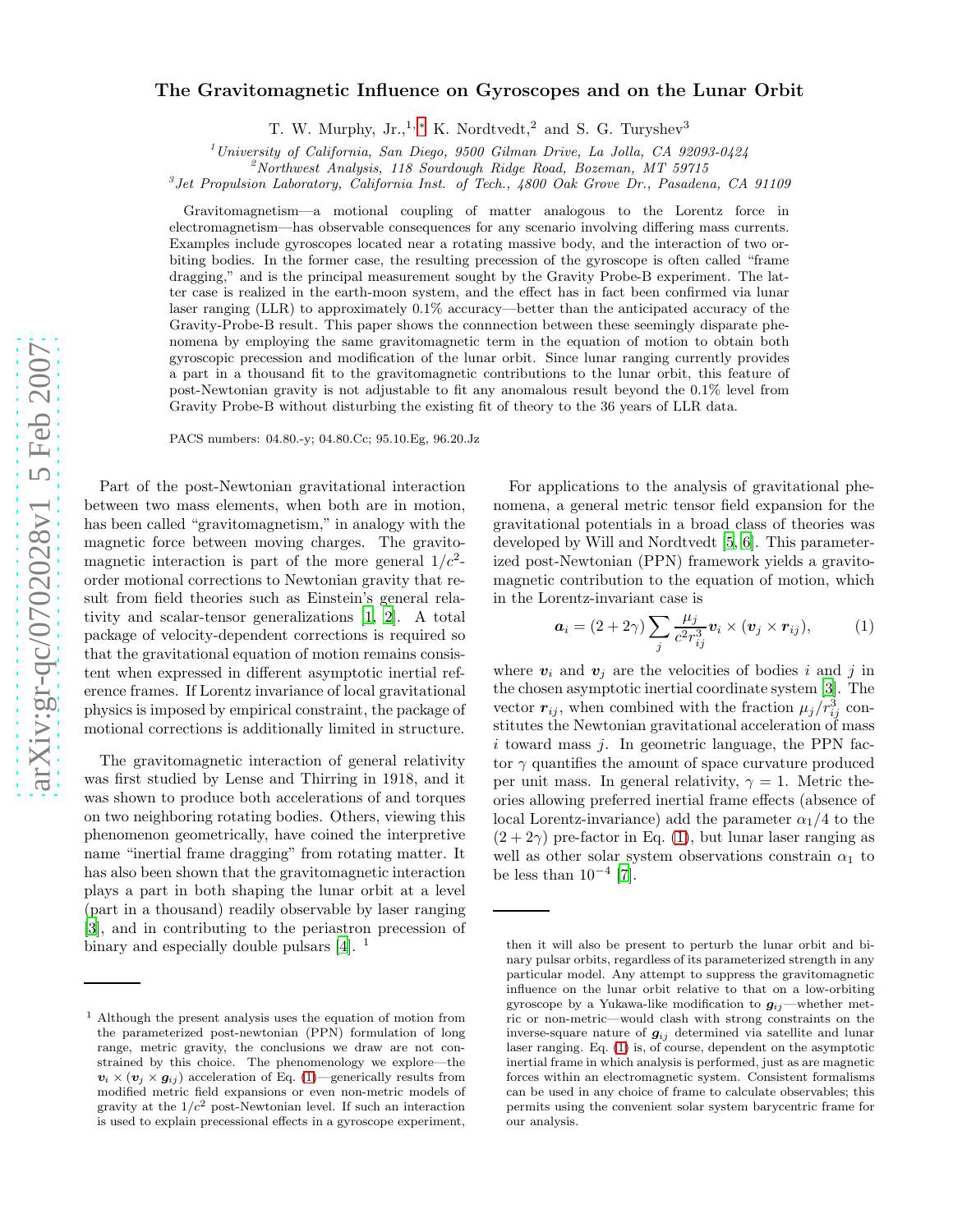We can ask what effect the gravitomagnetic term of Eq. [\(1\)](#page-0-0) has on a gyroscope outside of a rotating spherical mass. We define the gravitomagnetic field by

$$
G_{ij} \equiv (2+2\gamma) \sum_{j} \frac{\mu_j}{c^2 r_{ij}^3} (\mathbf{v}_j \times \mathbf{r}_{ij}), \tag{2}
$$

so that  $a_i = v_i \times G_{ij}$  in analogy to the electromagnetic Lorentz force. Considering a small gyroscope, the  $G_{ij}$  vector field is calculated at the gyroscope center, and will be nearly constant across its body. To obtain the cumulative effect of mass elements moving within a body rotating at angular velocity  $\Omega$ , the gravitomagnetic field is integrated over all mass elements,  $j$ , each with  $d\mu_j = G\rho(r_j)d^3r_j$ , where G is Newton's gravitational constant, and  $\rho(r_j)$  is the mass density at radius  $r_j$  from the body center. Adopting a spherical coordinate system aligned with the rotation axis of the body, we describe the Cartesian vector  $r_i = r \sin \theta \cos \phi \mathbf{i} + r \sin \theta \sin \phi \mathbf{j} +$  $r \cos \theta$ **k**, and the vector to the gyroscope (placed in the  $\phi = 0$  plane) is  $r_i = a \sin \psi \mathbf{i} + a \cos \psi \mathbf{k}$ , so that  $r_{ij}^2 = a^2 + r^2 - 2ar(\sin\psi\sin\theta\cos\phi + \cos\psi\cos\theta)$ . The velocity of mass element j is  $v_j = \Omega r \sin \theta(- \sin \phi \mathbf{i} + \cos \phi \mathbf{j}),$ so that

$$
dG_{ij} = (2 + 2\gamma) \frac{\Omega r \sin \theta d\mu_j}{c^2 r_{ij}^3}
$$
  
 
$$
\times \{ (r \cos \theta - a \cos \psi)(\cos \phi \mathbf{i} + \sin \phi \mathbf{j}) + (a \sin \psi \cos \phi - r \sin \theta) \mathbf{k} \}.
$$
 (3)

For the special case of a gyroscope situated over the pole for simplified integration ( $\psi = 0$ ), and recognizing that the **k** component of the  $G_{ij}$  vector will be the only one to yield a non-zero angular integral, we find that

$$
G_{ij}(\psi = 0) = -\frac{(2 + 2\gamma)G\Omega k}{c^2}
$$
  
 
$$
\times \int_0^{2\pi} d\phi \int_{-1}^1 du \int_0^R dr \frac{\rho(r)r^4(1 - u^2)}{(a^2 + r^2 - 2aru)^{\frac{3}{2}}}
$$
  
= 
$$
-\frac{8\pi(2 + 2\gamma)G\Omega k}{3c^2 a^3} \int_0^R dr \rho(r)r^4.
$$
 (4)

Here we used the identity  $u = \cos \theta$ , and note that the integral over  $u$  eliminates the  $r$ -dependence in the denominator. Recognizing that the moment of inertia of a spherical body is

$$
I = \frac{8\pi}{3} \int_0^R \rho(r)r^4 dr,\tag{5}
$$

we see that

$$
G_{ij}(\psi=0) = -\frac{(2+2\gamma)GI_s\Omega}{c^2a^3}\mathbf{k},\qquad(6)
$$

where the s-subscript represents the massive rotating body.

Orienting the gyroscope so that its spin axis is along the i direction:  $\omega = \omega i$ , the velocity of an element within the gyroscope is  $v_i = \omega \times r_i = -\omega r \cos \theta \mathbf{j} + \omega r \sin \theta \sin \phi \mathbf{k}$ , where  $r_i$  is the vector position of a mass element within the gyroscope with respect to its center. Now all pieces are at hand to evaluate the acceleration of each mass element within the gyroscope due to the gravitomagnetic term. The force on each element is  $d\mathbf{F}_i = dm_i \mathbf{a}_i$  $dm_i v_i \times G_{ij}$ , and the torque on the gyroscope from this element is then  $d\tau = r_i \times dF_i$ . Combining these steps,

$$
d\tau = \frac{(2+2\gamma)GI_s\Omega\omega r^2\cos\theta dm_i}{c^2a^3}(\cos\theta \mathbf{j} - \sin\theta\sin\phi \mathbf{k}).
$$
\n(7)

Integrating this torque over the volume of the gyroscope, the k component integrates to zero in the  $\phi$  integral, yielding

<span id="page-1-0"></span>
$$
\tau = \frac{(2+2\gamma)GI_s\Omega\omega}{c^2a^3}\mathbf{j}\int_0^{2\pi} d\phi \int_{-1}^1 u^2 du \int_0^R \rho(r)r^4 dr
$$

$$
= \frac{(1+\gamma)GI_s\Omega I_g\omega}{c^2a^3}\mathbf{j},\tag{8}
$$

where the integral is seen to be one-half the rotational inertia of the gyroscope, which is denoted with subscript, g. This torque will change the angular momentum vector of the gyroscope,  $L_{\rm g} = I_{\rm g}\omega$ , such that the angle of the axis,  $\Phi$ , precesses at a rate of  $\dot{\Phi} = |\tau| / |\mathbf{L}_{g}|$ , so that

$$
\dot{\Phi} = \frac{(1+\gamma)GI_s\Omega}{c^2a^3}.
$$
\n(9)

The direction of precession indicated by Eq. [\(8\)](#page-1-0) is one that takes the angular momentum—originally in the i direction only—toward the j direction, meaning that the precession has the same sense as the rotation of the massive body. Had we developed an expression for  $G_{ij}(\psi = \frac{\pi}{2})$  at the equator of the rotating body, we would have found half the magnitude of the polar case and in the opposite direction. In general, the field

$$
G_{ij} = -\frac{(1+\gamma)GI_s\Omega}{c^2a^3} \left[3(\mathbf{k}\cdot\hat{\boldsymbol{r}})\hat{\boldsymbol{r}} - \mathbf{k}\right],\qquad(10)
$$

where  $\hat{r}$  is the unit radial vector. In a circular polar orbit with uniform angular rate in  $\psi$ , the gravitomagnetic field averages to

$$
\langle G_{ij} \rangle = -\frac{(1+\gamma)GI_{s}\Omega}{2c^{2}a^{3}}\mathbf{k},\qquad(11)
$$

so that the net field shares the same direction as that over the pole, and therefore the net precession will be in the same sense as the rotating mass, but at one-fourth the polar rate. Summarizing,

$$
\dot{\Phi}_{\text{polar orbit}} = \frac{(1+\gamma)GI_s\Omega}{4c^2a^3}.
$$
\n(12)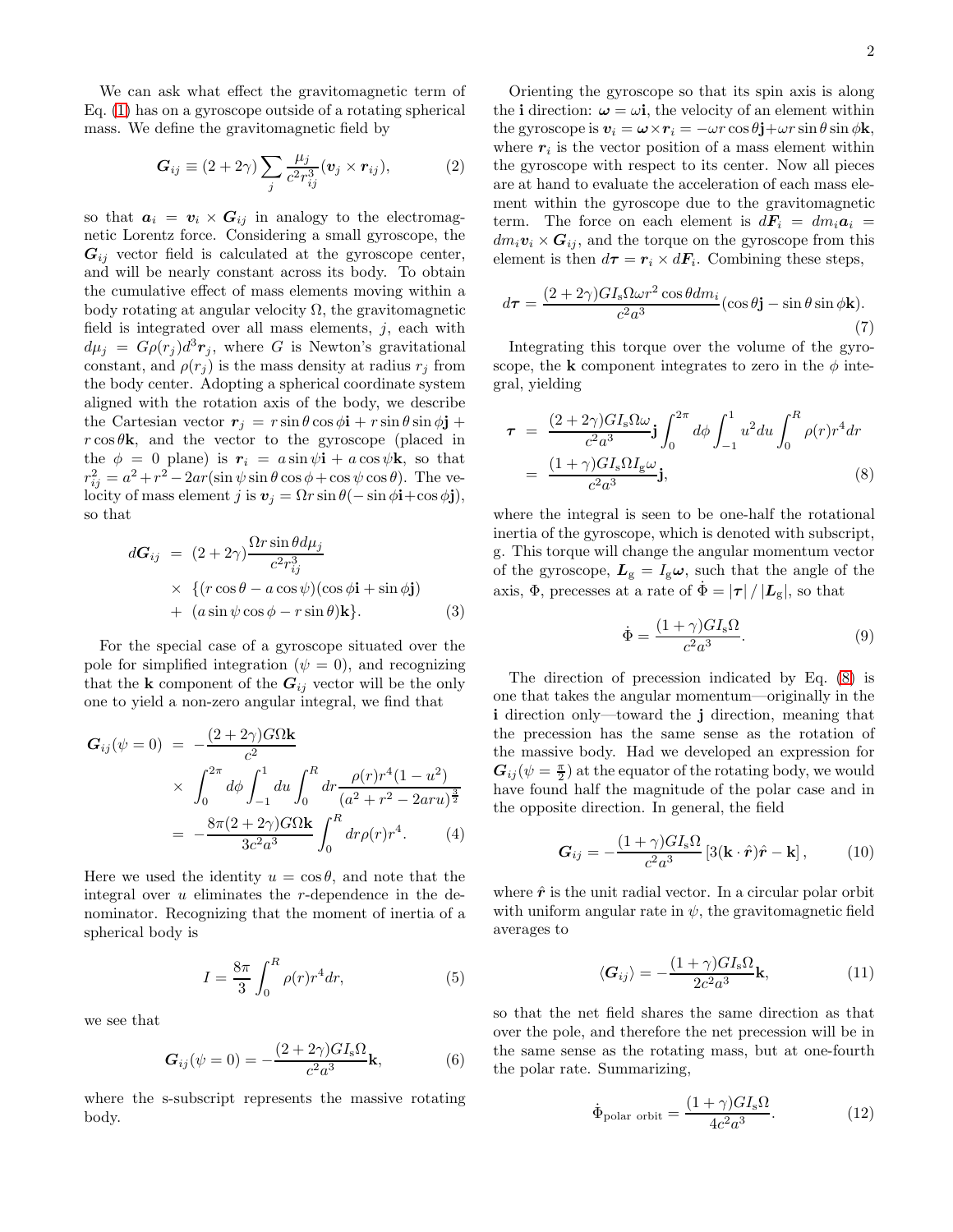Putting this in another form, where we reduce the rotational inertia to  $I_s = fM_sR^2$ , where  $f = 0.33$  for the earth [\[8\]](#page-3-8), we have the more convenient form:

<span id="page-2-0"></span>
$$
\dot{\Phi}_{\text{polar orbit}} = \frac{(1+\gamma)f}{4} \frac{GM_{\text{s}}}{Rc^2} \left(\frac{R}{a}\right)^3 \Omega. \tag{13}
$$

For Gravity Probe-B (GP-B), in a 640 km altitude polar orbit, Eq. [\(13\)](#page-2-0) yields 0.042 arcseconds per year, matching the mission expectation [\[9,](#page-3-9) [10\]](#page-3-10). GP-B anticipates measuring this precession to  $\langle 1\% \text{ accuracy}, \text{ and perhaps as} \rangle$ well as 0.1–0.3%. Note that the gyroscope spin was not treated as an intrinsic property in deriving the gyroscope precession. Rather, the effect results from the integrated mass currents of mass elements in rotational motion.

In obtaining the effect of the gravitomagnetic term (Eq. [\(1\)](#page-0-0)) on the lunar orbit relative to Earth, we treat the gravitomagnetic acceleration as a perturbation about an otherwise circular orbit. We start with an orbit obeying the two-body equation of motion:

$$
\ddot{r} = -\frac{GM}{r^2} + r\omega^2 = a(r) + \frac{l^2}{r^3},\tag{14}
$$

where  $a(r)$  is the central acceleration, and  $l = r^2\omega$  is the (specific) angular momentum. We idealize the unperturbed orbit to have zero eccentricity and zero inclination, so that the end result is accurate for the moon at the 10% level or better. The deviation,  $\delta r$ , resulting from a periodic acceleration perturbation,  $\delta a$ , then obeys

<span id="page-2-3"></span>
$$
\ddot{\delta r} + \omega_0^2 \delta r = \delta a_r + 2\omega_0 \int^t \delta a_\tau dt', \qquad (15)
$$

where  $\omega_0$  is the natural frequency for orbital perturbations, with  $\omega_0^2 \approx 3\omega^2 - \frac{da}{dr} \approx \omega^2$ . The acceleration,  $\vec{\delta a}$ , has been decomposed into radial and tangential components, and  $t'$  is a time variable.

Expressing the triple cross-product in Eq. [\(1\)](#page-0-0) as the equivalent dot-product relationship, we find that the gravitomagnetic acceleration of the moon is

<span id="page-2-1"></span>
$$
\boldsymbol{a}_m \equiv \vec{\delta a} = \frac{\mu_e (2 + 2\gamma)}{c^2 a^2} \left[ \hat{\boldsymbol{r}} (\boldsymbol{v}_m \cdot \boldsymbol{v}_e) - \boldsymbol{v}_e (\boldsymbol{v}_m \cdot \hat{\boldsymbol{r}}) \right], \quad (16)
$$

where  $\hat{r}$  is the unit vector from the earth to the moon, and  $a$  is the earth-moon distance. Eq.  $(16)$  is re-written as

<span id="page-2-2"></span>
$$
\vec{\delta a} = \frac{(2+2\gamma)GM}{c^2 a^2} \left[ \hat{r}(V^2 + \mathbf{V} \cdot \mathbf{u}) - \mathbf{V}(\mathbf{V} \cdot \hat{\mathbf{r}} + \mathbf{u} \cdot \hat{\mathbf{r}}) \right],\tag{17}
$$

with the earth's velocity around the sun being  $V$  and the moon's velocity being  $V + u$ , where u is approximately thirty times smaller than V in magnitude.

Note that  $\boldsymbol{u}$  represents to sufficient accuracy the geocentrically-viewed orbital velocity of the moon around the earth. Thus under the assumption of a circular orbit (about which we examine the perturbation),  $\mathbf{u} \cdot \hat{\mathbf{r}} = 0$ .

Likewise, if we define  $\hat{\tau}$  to be the tangential orbit vector at the moon that is perpendicular to  $\hat{r}$ ,  $\hat{u} \cdot \hat{\tau} = u$ . Under the assumption that the earth is in a circular orbit about the sun, the relationship between  $V$  (perpendicular to earth-sun line) and  $\hat{r}$  and  $\hat{\tau}$  picks out the synodic phase angle of the moon, D. Specifically,  $V \cdot \hat{r} = -V \sin D$  and  $V \cdot \hat{\tau} = -V \cos D$ . Similarly,  $V \cdot u = -Vu \cos D$ . Leaving off the pre-factor from Eq. [\(17\)](#page-2-2) for now, and dealing only with the vector math, the radial component is

$$
\delta a_r \propto V^2 - Vu \cos D - (-V \sin D)^2
$$
  
=  $\frac{1}{2}V^2 + \frac{1}{2}V^2 \cos 2D - Vu \cos D,$  (18)

and the tangential component is

$$
\delta a_{\tau} \propto -(-V \cos D)(-V \sin D) = -\frac{1}{2}V^2 \sin 2D. \quad (19)
$$

The periodic accelerations consist of two categories:  $V^2$ terms that have  $2D$  angular dependence, and  $Vu$  terms that have D angular dependence. We can treat each separately in solving Eq. [\(15\)](#page-2-3). There is also a constant term in the expression for  $\delta a_r$ . We can ignore the constant term since it only acts to rescale the orbit in a non-periodic way. We will deal first with the 2D terms, then look at the D terms.

First, we integrate the  $\delta a_{\tau}$  term. Noting that the rate at which D advances is  $D = \omega - \Omega$ , the difference between the lunar orbital frequency and the earth's orbital frequency, we can construct an arbitrary 2D argument as  $[2(\omega - \Omega)t' + \phi]$ , where  $\phi$  is an arbitrary phase depending on the choice of  $t' = 0$ . The integral (without the numerical pre-factor) is then

$$
2\omega \int^{t} \sin[2(\omega - \Omega)t' + \phi]dt' = -\frac{\omega}{\omega - \Omega} \cos 2D + \text{const.}
$$
\n(20)

We have consolidated any initial phase in the integration constant, effectively defining t so that  $D = (\omega - \Omega)t$ . As above, we can ignore the constant term in our periodic analysis. The differential equation becomes

$$
\ddot{\delta r} + \omega^2 \delta r = \frac{(1+\gamma)GM}{a^2c^2} V^2 \left[ \cos 2D + \frac{\omega}{\omega - \Omega} \cos 2D \right]
$$

$$
= \frac{(1+\gamma)GM}{a^2} \frac{V^2}{c^2} \frac{2\omega - \Omega}{\omega - \Omega} \cos 2D. \tag{21}
$$

The solution, in meters, is then

$$
\delta r \approx -(1+\gamma)\frac{V^2}{c^2}\frac{2-\eta}{1-\eta}\frac{a}{3-8\eta}\cos 2D \approx -6.5\cos 2D\,\mathrm{m},\tag{22}
$$

where we have made use of Kepler's relation  $(\omega^2 a^3 =$  $GM$ ) and define  $\eta \equiv \Omega/\omega$ , ignoring terms to second order  $in n$ .

The term proportional to  $Vu$  has no tangential part, so we immediately write the differential equation as

$$
\ddot{\delta r} + \omega^2 \delta r = -\frac{(2+2\gamma)GM}{c^2 a^2} Vu \cos D, \qquad (23)
$$